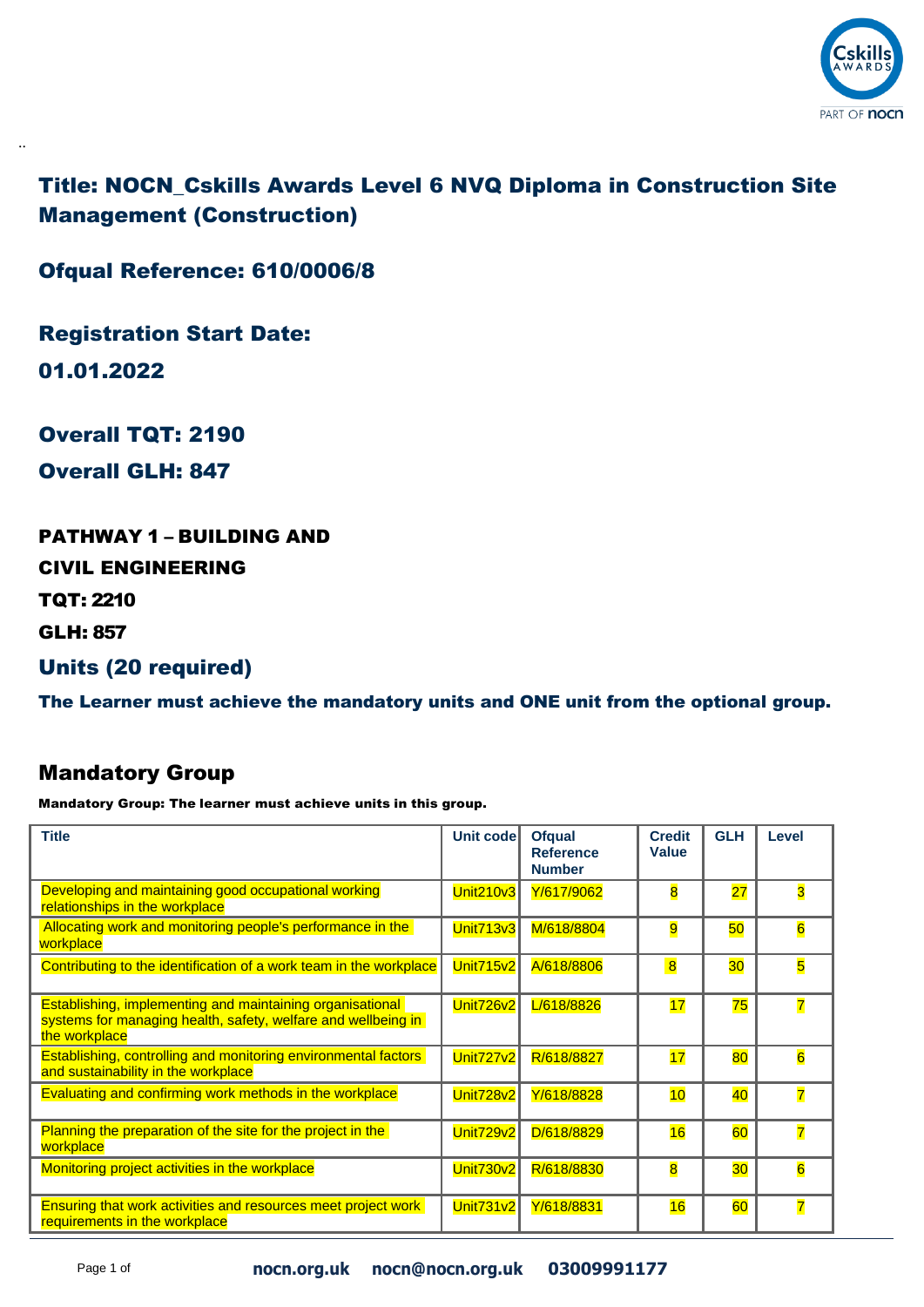

| Organising, controlling and monitoring supplies of materials in<br>the workplace                                 | Unit733v2        | D/618/8832 | 8                       | 30              | 5                       |
|------------------------------------------------------------------------------------------------------------------|------------------|------------|-------------------------|-----------------|-------------------------|
| Identifying and maintaining communication systems and<br>organisational procedures in the workplace              | <b>Unit734v2</b> | H/618/8833 | 11                      | 40              | $\overline{6}$          |
| Controlling project progress against agreed quality standards in<br>the workplace                                | <b>Unit735v2</b> | K/618/8834 | 11                      | 40              | $\overline{\mathbf{6}}$ |
| Controlling project progress against agreed programmes in the<br>workplace                                       | <b>Unit737v2</b> | M/618/8835 | 11                      | 40              | $\overline{6}$          |
| Managing your personal development in the workplace                                                              | <b>Unit740v2</b> | J/618/8808 | 9                       | 30              | $\overline{6}$          |
| Identifying, allocating and planning the deployment and use of<br>plant, equipment or machinery in the workplace | <b>Unit732v2</b> | T/618/8836 | 9                       | 30 <sub>o</sub> | 6                       |
| <b>Establishing dimensional control criteria in the workplace</b>                                                | <b>Unit736v2</b> | A/618/8837 | 10                      | 30              | $\overline{6}$          |
| Controlling project quantities and costs in the workplace                                                        | <b>Unit738v2</b> | F/618/8838 | 12                      | 30              | $\overline{6}$          |
| Evaluating feedback and making recommendations in the<br>workplace                                               | <b>Unit739v2</b> | J/618/8839 | $\overline{\mathbf{8}}$ | 35              | $\overline{\mathbf{6}}$ |
| Managing the installation, maintenance, monitoring and removal<br>of temporary works in the workplace            | <b>Unit758</b>   | A/618/8840 | 12                      | 40              | 6                       |

Optional Group: The learner must achieve a minimum of ONE unit in this group.

| <b>Title</b>                                                                                            | Unit code        | <b>Ofqual</b><br><b>Reference</b><br><b>Number</b> | <b>Credit</b><br><b>Value</b> | <b>GLH</b> | Level                   |
|---------------------------------------------------------------------------------------------------------|------------------|----------------------------------------------------|-------------------------------|------------|-------------------------|
| <b>Enabling learning opportunities in the workplace</b>                                                 | <b>Unit714v3</b> | T/618/8805                                         |                               | 60         | $\overline{\mathbf{5}}$ |
| <b>Planning activities to traditional and heritage buildings and</b><br>structures in the workplace     | Unit720v3        | M/618/8818                                         | 16                            | 60         | $6\overline{6}$         |
| <b>Planning demolition activities in the workplace</b>                                                  | <b>Unit722v2</b> | K/618/8817                                         | 12                            | 50         |                         |
| Planning and scheduling the maintenance activities of property,<br>services or systems in the workplace | Unit741v2        | F/618/8841                                         | 15                            | 50         | 6                       |
| Managing the project handover in the workplace                                                          | <b>Unit742v2</b> | J/618/8842                                         | 12                            | 50         | $\overline{6}$          |
| <b>Planning Tunnelling Activities in the Workplace</b>                                                  | <b>Unit743v2</b> | L/618/8843                                         | 15                            | 70         | 6                       |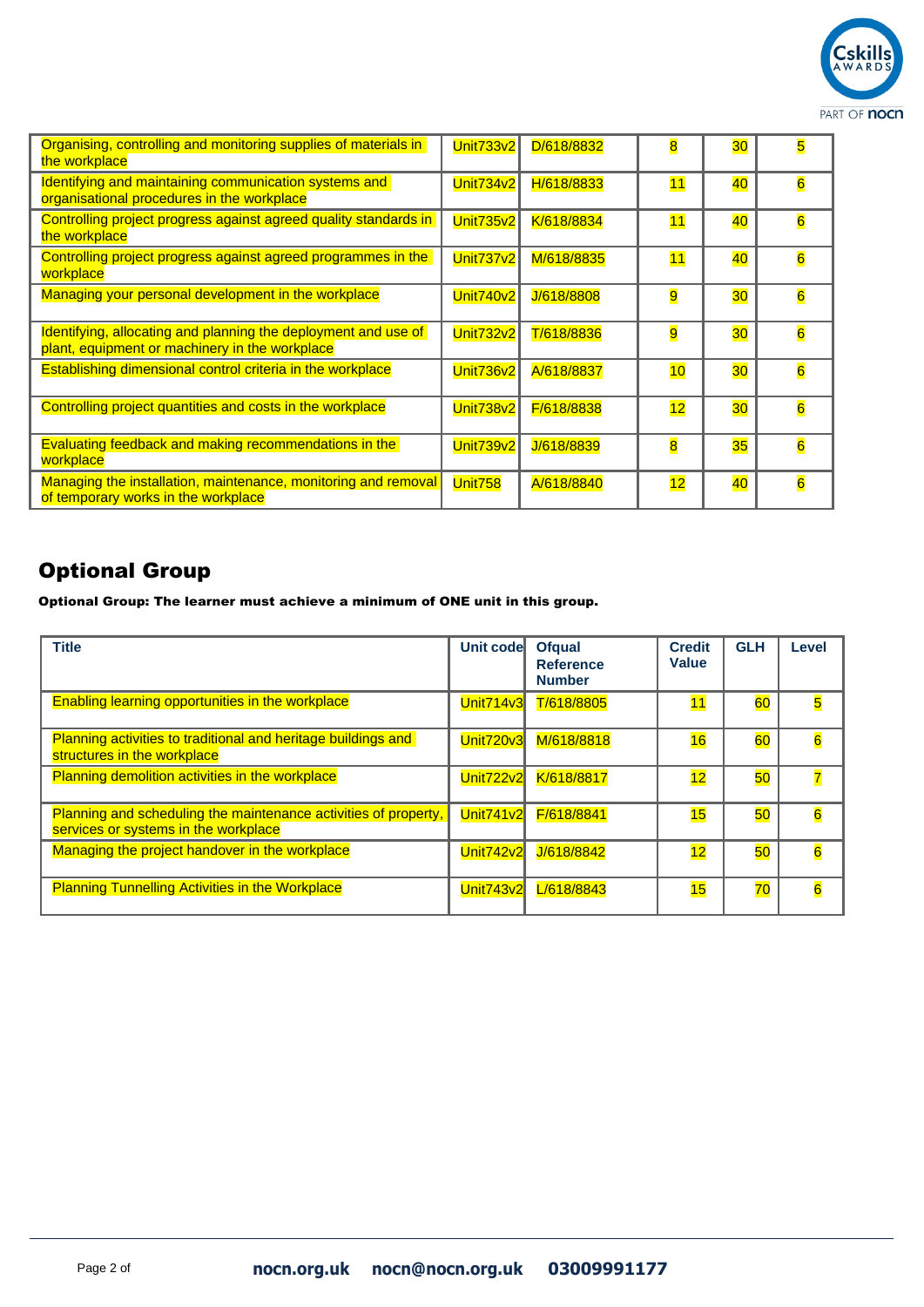

### PATHWAY 2 – HIGHWAYS MAINTENANCE AND REPAIR

TQT: 2190

GLH: 847

#### Units (20 required)

The Learner must achieve the mandatory units and TWO units from the optional group.

#### Mandatory Group

| <b>Title</b>                                                                                                                                | Unit code        | Ofqual<br>Reference<br><b>Number</b> | <b>Credit</b><br>Value  | <b>GLH</b> | Level                   |
|---------------------------------------------------------------------------------------------------------------------------------------------|------------------|--------------------------------------|-------------------------|------------|-------------------------|
| Developing and maintaining good occupational working<br>relationships in the workplace                                                      | <b>Unit210v3</b> | Y/617/9062                           | $\overline{\mathbf{8}}$ | 27         | 3                       |
| Allocating work and monitoring people's performance in the<br>workplace                                                                     | <b>Unit713v3</b> | M/618/8804                           | 9                       | 50         | $6\overline{6}$         |
| Contributing to the identification of a work team in the workplace                                                                          | <b>Unit715v2</b> | A/618/8806                           | $\overline{\mathbf{8}}$ | 30         | $\overline{\mathbf{5}}$ |
| Establishing, implementing and maintaining organisational<br>systems for managing health, safety, welfare and wellbeing in the<br>workplace | Unit726v2        | L/618/8826                           | 17                      | 75         | $\overline{7}$          |
| Establishing, controlling and monitoring environmental factors<br>and sustainability in the workplace                                       | <b>Unit727v2</b> | R/618/8827                           | 17                      | 80         | $\overline{6}$          |
| Evaluating and confirming work methods in the workplace                                                                                     | Unit728v2        | Y/618/8828                           | 10                      | 40         | $\overline{7}$          |
| Planning the preparation of the site for the project in the<br>workplace                                                                    | <b>Unit729v2</b> | D/618/8829                           | 16                      | 60         | $\overline{7}$          |
| Monitoring project activities in the workplace                                                                                              | <b>Unit730v2</b> | R/618/8830                           | $\overline{\mathbf{8}}$ | 30         | $\overline{6}$          |
| Ensuring that work activities and resources meet project work<br>requirements in the workplace                                              | <b>Unit731v2</b> | Y/618/8831                           | 16                      | 60         | $\overline{7}$          |
| Organising, controlling and monitoring supplies of materials in the<br>workplace                                                            | <b>Unit733v2</b> | D/618/8832                           | $\overline{\mathbf{8}}$ | 30         | $\overline{\mathbf{5}}$ |
| Identifying and maintaining communication systems and<br>organisational procedures in the workplace                                         | <b>Unit734v2</b> | H/618/8833                           | 11                      | 40         | $6\overline{6}$         |
| Controlling project progress against agreed quality standards in<br>the workplace                                                           | <b>Unit735v2</b> | K/618/8834                           | 11                      | 40         | $6\overline{6}$         |
| Controlling project progress against agreed programmes in the<br>workplace                                                                  | <b>Unit737v2</b> | M/618/8835                           | 11                      | 40         | $\overline{6}$          |
| Managing your personal development in the workplace                                                                                         | <b>Unit740v2</b> | J/618/8808                           | 9                       | 30         | $6\overline{6}$         |
| Planning highways maintenance and repair activities in the<br>workplace                                                                     | <b>Unit716v2</b> | R/618/8813                           | 12                      | 40         | 5                       |
| Identifying, allocating and planning the deployment and use of<br>plant, equipment or machinery in the workplace                            | <b>Unit732v2</b> | T/618/8836                           | $\overline{9}$          | 30         | $6\overline{6}$         |
| Controlling project quantities and costs in the workplace                                                                                   | <b>Unit738v2</b> | F/618/8838                           | 12                      | 30         | $6\overline{6}$         |
| Evaluating feedback and making recommendations in the<br>workplace                                                                          | Unit739v2        | J/618/8839                           | $\overline{\mathbf{8}}$ | 35         | $\overline{6}$          |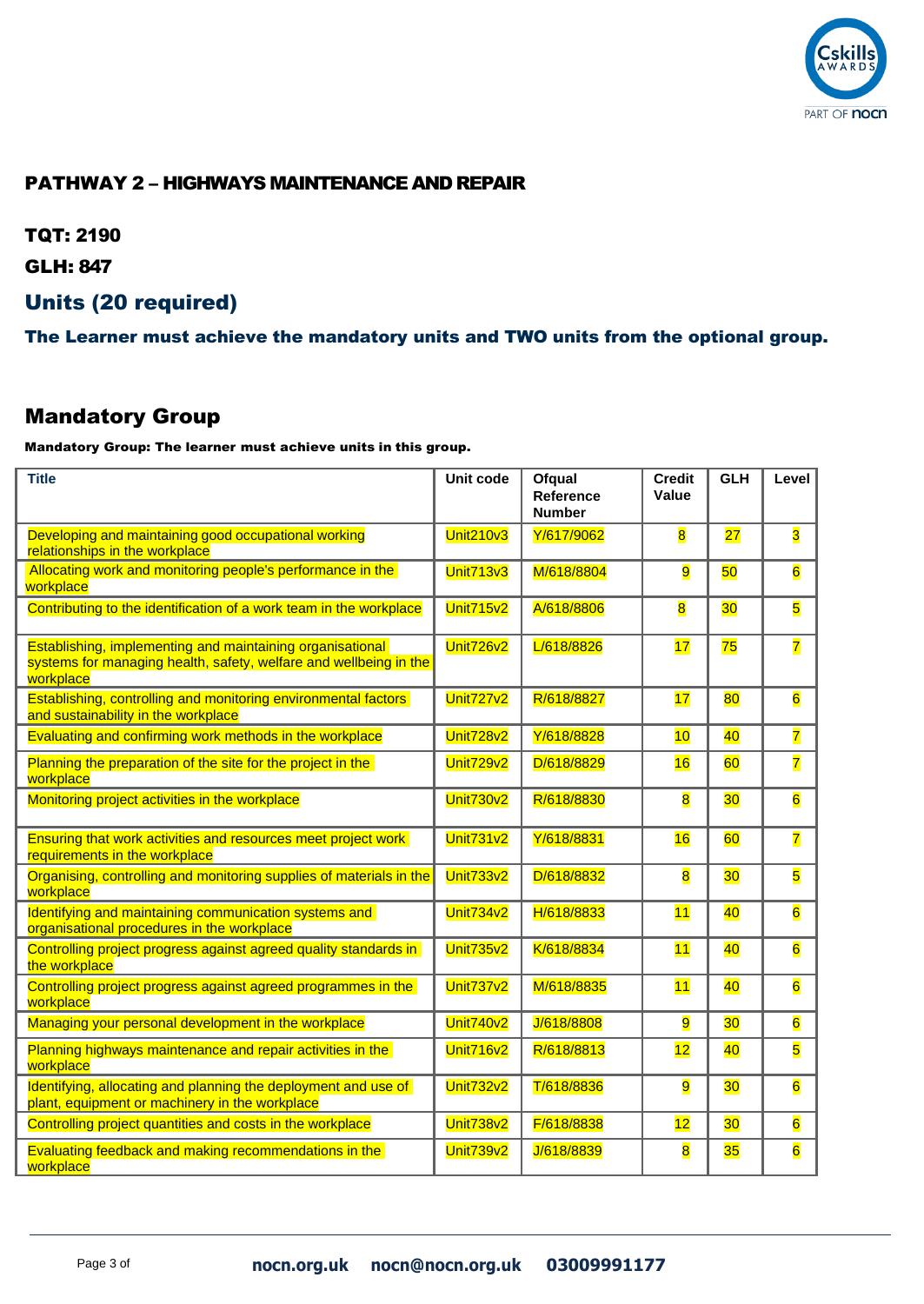

Optional Group: The learner must achieve a minimum of **TWO** units in this group.

| <b>Title</b>                                                                                            | Unit code        | <b>Ofqual</b><br><b>Reference</b><br><b>Number</b> | <b>Credit</b><br><b>Value</b> | <b>GLH</b> | Level                   |
|---------------------------------------------------------------------------------------------------------|------------------|----------------------------------------------------|-------------------------------|------------|-------------------------|
| <b>Enabling learning opportunities in the workplace</b>                                                 | <b>Unit714v3</b> | T/618/8805                                         | 11                            | 60         | $\overline{\mathbf{5}}$ |
| Providing customer services in the construction workplace                                               | <b>Unit719v2</b> | D/618/8815                                         | 9                             | 50         | 6                       |
| Planning activities to traditional and heritage buildings and<br>structures in the workplace            | <b>Unit720v3</b> | M/618/8818                                         | 16                            | 60         | $6\overline{6}$         |
| Planning demolition activities in the workplace                                                         | <b>Unit722v2</b> | K/618/8817                                         | 12                            | 50         | 7                       |
| Establishing dimensional control criteria in the workplace                                              | Unit736v2        | A/618/8837                                         | 10                            | 30         | $\overline{6}$          |
| Planning and scheduling the maintenance activities of property,<br>services or systems in the workplace | Unit741v2        | F/618/8841                                         | 15                            | 50         | $\overline{6}$          |
| Managing the project handover in the workplace                                                          | <b>Unit742v2</b> | J/618/8842                                         | 12                            | 50         | $\overline{6}$          |
| Managing the installation, maintenance, monitoring and<br>removal of temporary works in the workplace   | Unit758          | A/618/8840                                         | 12                            | 40         | $\overline{6}$          |

#### PATHWAY 3 – RESIDENTIAL DEVELOPMENT

TQT: 2220

GLH: 877

## Units (20 required)

The Learner must achieve the mandatory units and TWO units from the optional group.

## Mandatory Group

| <b>Title</b>                                                                                                                                | Unit code        | Ofqual<br>Reference<br><b>Number</b> | <b>Credit</b><br>Value | <b>GLH</b>      | Level                   |
|---------------------------------------------------------------------------------------------------------------------------------------------|------------------|--------------------------------------|------------------------|-----------------|-------------------------|
| Developing and maintaining good occupational working<br>relationships in the workplace                                                      | <b>Unit210v3</b> | Y/617/9062                           | 8                      | $\overline{27}$ | $\overline{\mathbf{3}}$ |
| Allocating work and monitoring people's performance in the<br>workplace                                                                     | <b>Unit713v3</b> | M/618/8804                           | 9                      | 50              | $6\overline{6}$         |
| Contributing to the identification of a work team in the workplace                                                                          | <b>Unit715v2</b> | A/618/8806                           | 8                      | 30 <sub>o</sub> | $\overline{\mathbf{5}}$ |
| Establishing, implementing and maintaining organisational<br>systems for managing health, safety, welfare and wellbeing in the<br>workplace | Unit726v2        | L/618/8826                           | 17                     | 75              | $\overline{7}$          |
| <b>Establishing, controlling and monitoring environmental factors</b><br>and sustainability in the workplace                                | <b>Unit727v2</b> | R/618/8827                           | 17                     | 80              | $\overline{6}$          |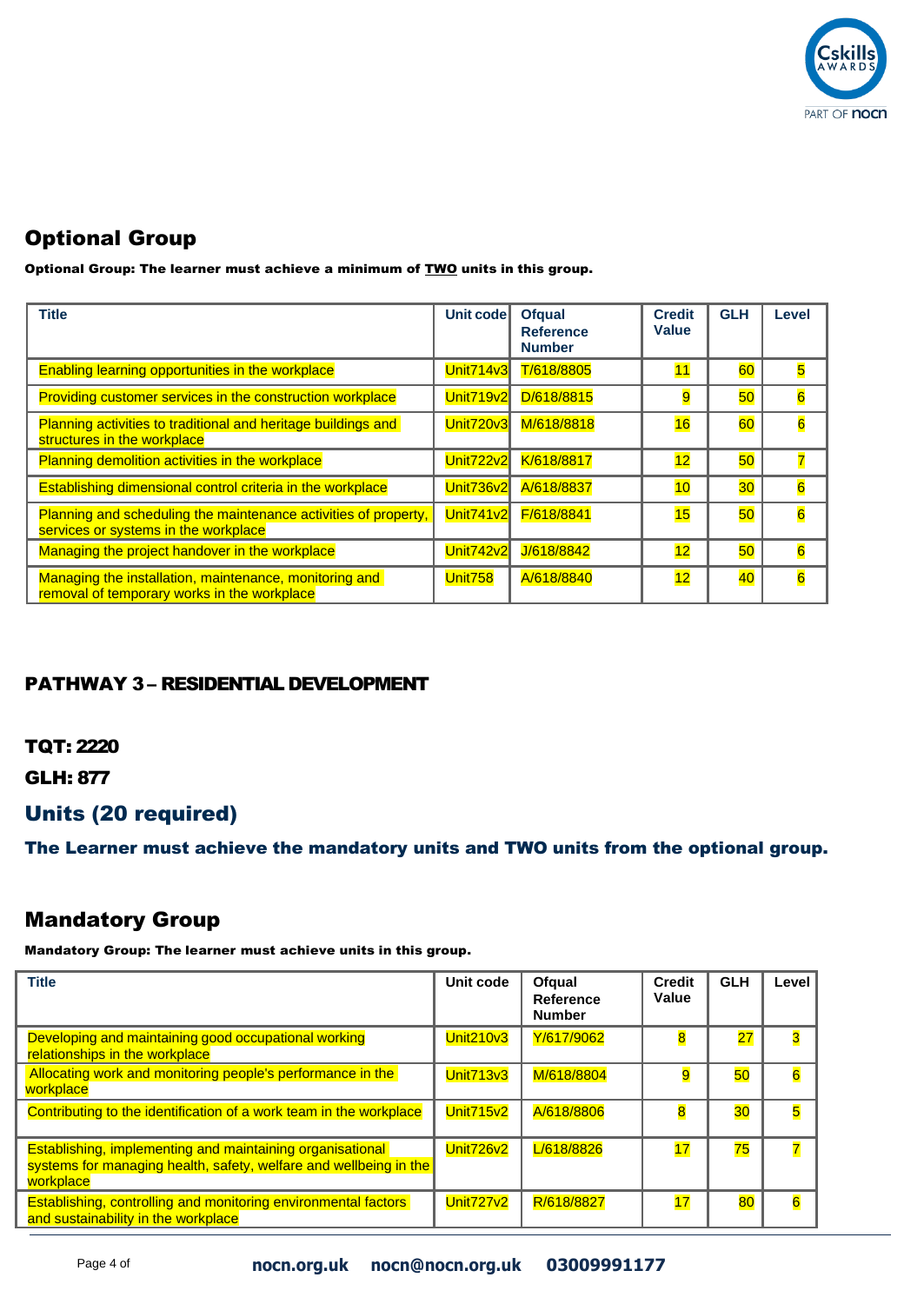

| Evaluating and confirming work methods in the workplace                                                 | Unit728v2        | Y/618/8828 | 10 | 40              | $\overline{7}$          |
|---------------------------------------------------------------------------------------------------------|------------------|------------|----|-----------------|-------------------------|
| Planning the preparation of the site for the project in the<br>workplace                                | Unit729v2        | D/618/8829 | 16 | 60              | $\overline{\mathbf{7}}$ |
| Monitoring project activities in the workplace                                                          | <b>Unit730v2</b> | R/618/8830 | 8  | 30 <sub>o</sub> | $\overline{6}$          |
| Ensuring that work activities and resources meet project work<br>requirements in the workplace          | <b>Unit731v2</b> | Y/618/8831 | 16 | 60              | $\overline{\mathbf{7}}$ |
| Organising, controlling and monitoring supplies of materials in<br>the workplace                        | <b>Unit733v2</b> | D/618/8832 | 8  | 30              | 5                       |
| Identifying and maintaining communication systems and<br>organisational procedures in the workplace     | <b>Unit734v2</b> | H/618/8833 | 11 | 40              | $\overline{6}$          |
| Controlling project progress against agreed quality standards in<br>the workplace                       | <b>Unit735v2</b> | K/618/8834 | 11 | 40              | $\overline{6}$          |
| Controlling project progress against agreed programmes in the<br>workplace                              | <b>Unit737v2</b> | M/618/8835 | 11 | 40              | $\overline{6}$          |
| Managing your personal development in the workplace                                                     | <b>Unit740v2</b> | J/618/8808 | 9  | 30              | $\overline{6}$          |
| Providing customer services in the construction workplace                                               | Unit719v2        | D/618/8815 | 9  | 50              | $6\overline{6}$         |
| Establishing dimensional control criteria in the workplace                                              | Unit736v2        | A/618/8837 | 10 | 30              | $\overline{6}$          |
| Planning and scheduling the maintenance activities of property,<br>services or systems in the workplace | <b>Unit741v2</b> | F/618/8841 | 15 | 50              | $\overline{6}$          |
| Managing the project handover in the workplace                                                          | <b>Unit742v2</b> | J/618/8842 | 12 | 50              | $\overline{6}$          |

Optional Group: The learner must achieve a minimum of **TWO** units in this group.

| <b>Title</b>                                                                                                     | <b>Unit code</b> | <b>Ofqual</b><br><b>Reference</b><br><b>Number</b> | <b>Credit</b><br><b>Value</b> | <b>GLH</b>      | Level                   |
|------------------------------------------------------------------------------------------------------------------|------------------|----------------------------------------------------|-------------------------------|-----------------|-------------------------|
| Enabling learning opportunities in the workplace                                                                 | Unit714v3        | T/618/8805                                         | 11                            | 60              | $\overline{\mathbf{5}}$ |
| Planning activities to traditional and heritage buildings and<br>structures in the workplace                     | <b>Unit720v3</b> | M/618/8818                                         | 16                            | 60              | $6\overline{6}$         |
| Planning demolition activities in the workplace                                                                  | <b>Unit722v2</b> | K/618/8817                                         | 12                            | 50              | $\overline{\mathbf{7}}$ |
| Identifying, allocating and planning the deployment and use of<br>plant, equipment or machinery in the workplace | <b>Unit732v2</b> | T/618/8836                                         | 9                             | 30 <sub>o</sub> | $6\overline{6}$         |
| Controlling project quantities and costs in the workplace                                                        | <b>Unit738v2</b> | F/618/8838                                         | 12                            | 30 <sub>o</sub> | $\overline{6}$          |
| Evaluating feedback and making recommendations in the<br>workplace                                               | <b>Unit739v2</b> | J/618/8839                                         | 8                             | 35              | $6\overline{6}$         |
| Planning the installation of retrofit works in the workplace                                                     | <b>Unit756</b>   | R/650/0011                                         | 16                            | 70              | $\overline{6}$          |
| Managing installation, commissioning and handover of retrofit<br>works in the workplace                          | Unit757          | Y/650/0013                                         | 16                            | 70              | $\overline{6}$          |
| Managing the installation, maintenance, monitoring and<br>removal of temporary works in the workplace            | <b>Unit758</b>   | A/618/8840                                         | 12                            | 40              | $\overline{6}$          |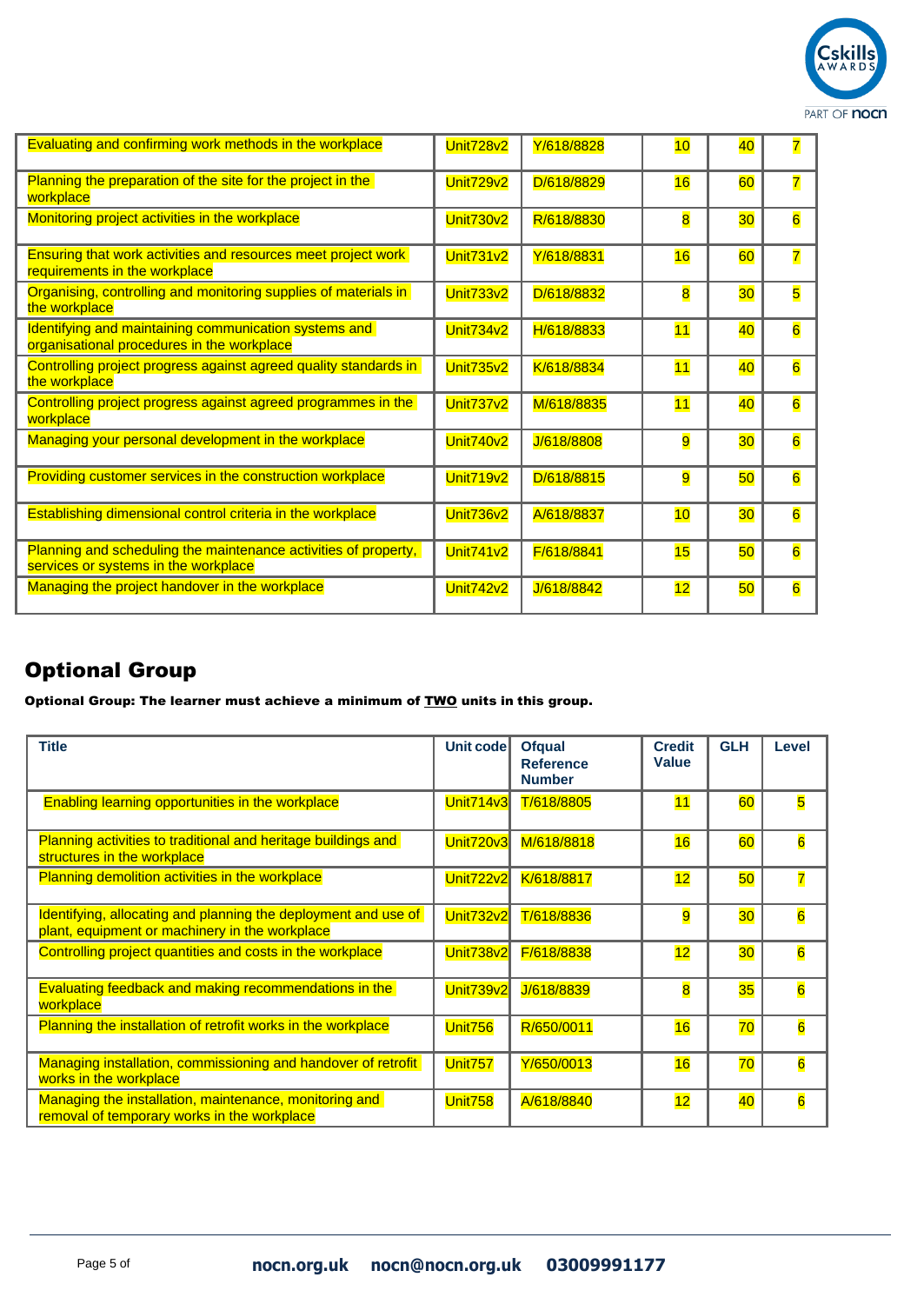

### PATHWAY 4 – TRADITIONAL AND HERITAGE BUILDING

TQT: 2280

GLH: 887

## Units (20 required)

The Learner must achieve the mandatory units and THREE units from the optional group.

### Mandatory Group

| <b>Title</b>                                                                                                                                | <b>Unit code</b> | <b>Ofqual</b><br><b>Reference</b><br><b>Number</b> | <b>Credit</b><br><b>Value</b> | <b>GLH</b>      | Level                   |
|---------------------------------------------------------------------------------------------------------------------------------------------|------------------|----------------------------------------------------|-------------------------------|-----------------|-------------------------|
| Developing and maintaining good occupational working<br>relationships in the workplace                                                      | <b>Unit210v3</b> | Y/617/9062                                         | $\overline{\mathbf{8}}$       | $\overline{27}$ | $\overline{\mathbf{3}}$ |
| Allocating work and monitoring people's performance in the<br>workplace                                                                     | <b>Unit713v3</b> | M/618/8804                                         | 9                             | 50              | $6\overline{6}$         |
| Contributing to the identification of a work team in the<br>workplace                                                                       | <b>Unit715v2</b> | A/618/8806                                         | $\overline{\mathbf{8}}$       | 30              | $\overline{\mathbf{5}}$ |
| Establishing, implementing and maintaining organisational<br>systems for managing health, safety, welfare and wellbeing in<br>the workplace | <b>Unit726v2</b> | L/618/8826                                         | 17                            | 75              | $\overline{\mathbf{7}}$ |
| Establishing, controlling and monitoring environmental factors<br>and sustainability in the workplace                                       | <b>Unit727v2</b> | R/618/8827                                         | 17                            | 80              | $6\overline{6}$         |
| Evaluating and confirming work methods in the workplace                                                                                     | Unit728v2        | Y/618/8828                                         | 10                            | 40              | $\overline{7}$          |
| Planning the preparation of the site for the project in the<br>workplace                                                                    | Unit729v2        | D/618/8829                                         | 16                            | 60              | $\overline{7}$          |
| Monitoring project activities in the workplace                                                                                              | <b>Unit730v2</b> | R/618/8830                                         | $\overline{\mathbf{8}}$       | 30              | $\overline{6}$          |
| Ensuring that work activities and resources meet project work<br>requirements in the workplace                                              | <b>Unit731v2</b> | Y/618/8831                                         | 16                            | 60              | $\overline{7}$          |
| Organising, controlling and monitoring supplies of materials in<br>the workplace                                                            | <b>Unit733v2</b> | D/618/8832                                         | $\overline{\mathbf{8}}$       | 30              | 5                       |
| Identifying and maintaining communication systems and<br>organisational procedures in the workplace                                         | <b>Unit734v2</b> | H/618/8833                                         | 11                            | 40              | $\overline{6}$          |
| Controlling project progress against agreed quality standards in<br>the workplace                                                           | <b>Unit735v2</b> | K/618/8834                                         | 11                            | 40              | $\overline{6}$          |
| Controlling project progress against agreed programmes in the<br>workplace                                                                  | <b>Unit737v2</b> | M/618/8835                                         | 11                            | 40              | $\overline{6}$          |
| Managing your personal development in the workplace                                                                                         | Unit740v2        | J/618/8808                                         | 9                             | 30              | $\overline{6}$          |
| Planning activities to traditional and heritage buildings and<br>structures in the workplace                                                | <b>Unit720v3</b> | M/618/8818                                         | 16                            | 60              | $\overline{6}$          |
| Controlling project quantities and costs in the workplace                                                                                   | Unit738v2        | F/618/8838                                         | 12                            | 30              | $6\overline{6}$         |
| Planning and scheduling the maintenance activities of property,<br>services or systems in the workplace                                     | <b>Unit741v2</b> | F/618/8841                                         | 15                            | 50              | $\overline{6}$          |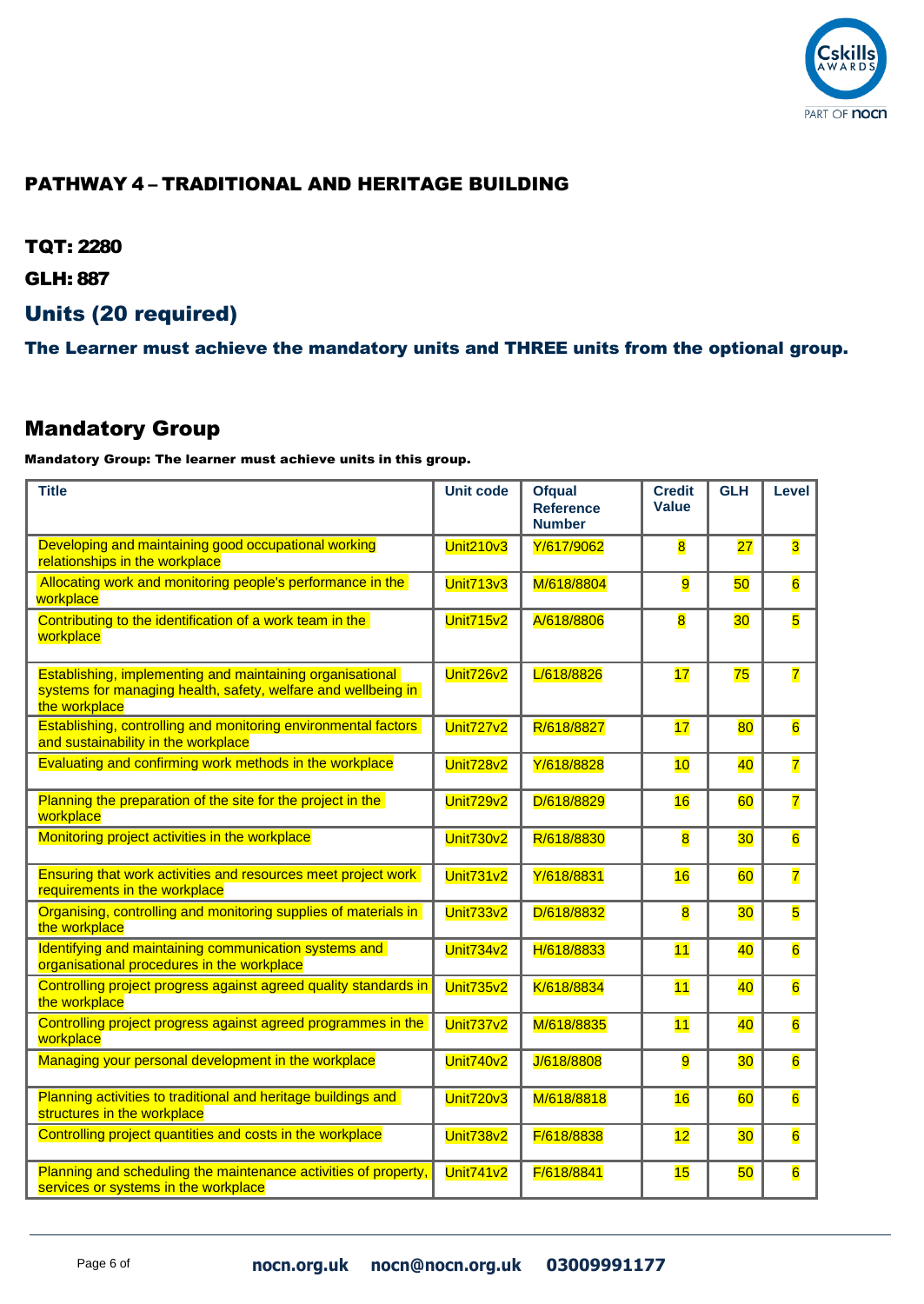

Optional Group: The learner must achieve a minimum of **THREE** units in this group.

| <b>Title</b>                                                                                                     | <b>Unit code</b> | <b>Ofqual</b><br><b>Reference</b><br><b>Number</b> | <b>Credit</b><br><b>Value</b> | <b>GLH</b>      | Level           |
|------------------------------------------------------------------------------------------------------------------|------------------|----------------------------------------------------|-------------------------------|-----------------|-----------------|
| Enabling learning opportunities in the workplace                                                                 | <b>Unit714v3</b> | T/618/8805                                         | 11                            | 60              | 5               |
| Providing customer services in the construction workplace                                                        | <b>Unit719v2</b> | D/618/8815                                         | $\overline{9}$                | 50              | 6               |
| Supervising activities to traditional and heritage buildings and<br>structures in the workplace                  | <b>Unit721v2</b> | F/618/8807                                         | 16                            | 60              | 5               |
| Planning demolition activities in the workplace                                                                  | Unit722v2        | K/618/8817                                         | 12                            | 60              | 7               |
| Identifying, allocating and planning the deployment and use of<br>plant, equipment or machinery in the workplace | <b>Unit732v2</b> | T/618/8836                                         | 9                             | 30              | $\overline{6}$  |
| Establishing dimensional control criteria in the workplace                                                       | Unit736v2        | A/618/8837                                         | 10                            | 30 <sub>o</sub> | $\overline{6}$  |
| <b>Evaluating feedback and making recommendations in the</b><br>workplace                                        | Unit739v2        | J/618/8839                                         | $\overline{\mathbf{8}}$       | 35              | $\overline{6}$  |
| Managing the project handover in the workplace                                                                   | <b>Unit742v2</b> | J/618/8842                                         | 12                            | 50              | $\overline{6}$  |
| Planning the installation of retrofit works in the workplace                                                     | Unit756          | R/650/0011                                         | 16                            | 70              | $6\overline{6}$ |
| Managing installation, commissioning and handover of retrofit<br>works in the workplace                          | Unit757          | Y/650/0013                                         | 16                            | 70              | $\overline{6}$  |
| Managing the installation, maintenance, monitoring and<br>removal of temporary works in the workplace            | <b>Unit758</b>   | A/618/8840                                         | 12                            | 40              | $\overline{6}$  |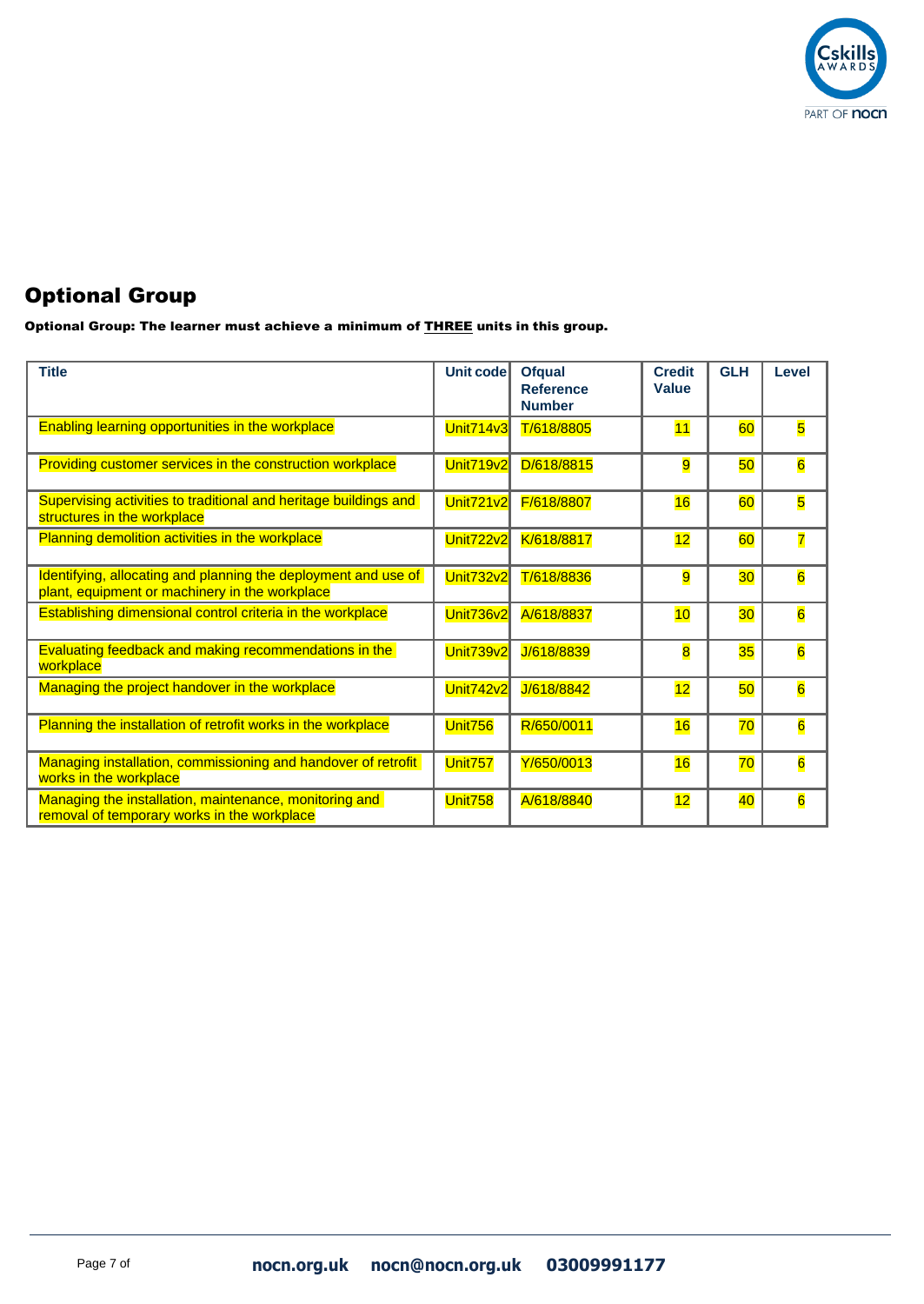

#### PATHWAY 5 – DEMOLITION

TQT: 2240

GLH: 867

### Units (20 required)

The Learner must achieve the mandatory units and ONE unit from the optional group.

## Mandatory Group

| <b>Title</b>                                                                                                                                | <b>Unit code</b> | <b>Ofqual</b><br><b>Reference</b><br><b>Number</b> | <b>Credit</b><br><b>Value</b> | <b>GLH</b> | Level                   |
|---------------------------------------------------------------------------------------------------------------------------------------------|------------------|----------------------------------------------------|-------------------------------|------------|-------------------------|
| Developing and maintaining good occupational working<br>relationships in the workplace                                                      | <b>Unit210v3</b> | Y/617/9062                                         | $\overline{\mathbf{8}}$       | 27         | 3                       |
| Allocating work and monitoring people's performance in the<br>workplace                                                                     | <b>Unit713v3</b> | M/618/8804                                         | 9                             | 50         | $\overline{6}$          |
| Contributing to the identification of a work team in the<br>workplace                                                                       | Unit715v2        | A/618/8806                                         | $\overline{\mathbf{8}}$       | 30         | $\overline{\mathbf{5}}$ |
| Establishing, implementing and maintaining organisational<br>systems for managing health, safety, welfare and wellbeing in<br>the workplace | Unit726v2        | L/618/8826                                         | 17                            | 75         | $\overline{\mathbf{7}}$ |
| Establishing, controlling and monitoring environmental factors<br>and sustainability in the workplace                                       | <b>Unit727v2</b> | R/618/8827                                         | 17                            | 80         | $6\overline{6}$         |
| Evaluating and confirming work methods in the workplace                                                                                     | <b>Unit728v2</b> | Y/618/8828                                         | 10                            | 40         | $\overline{7}$          |
| Planning the preparation of the site for the project in the<br>workplace                                                                    | <b>Unit729v2</b> | D/618/8829                                         | 16                            | 60         | $\overline{7}$          |
| Monitoring project activities in the workplace                                                                                              | Unit730v2        | R/618/8830                                         | 8                             | 30         | $6\overline{6}$         |
| <b>Ensuring that work activities and resources meet project work</b><br>requirements in the workplace                                       | <b>Unit731v2</b> | Y/618/8831                                         | 16                            | 60         | 7                       |
| Organising, controlling and monitoring supplies of materials in<br>the workplace                                                            | <b>Unit733v2</b> | D/618/8832                                         | 8                             | 30         | 5                       |
| Identifying and maintaining communication systems and<br>organisational procedures in the workplace                                         | <b>Unit734v2</b> | H/618/8833                                         | 11                            | 40         | $6\overline{6}$         |
| Controlling project progress against agreed quality standards in<br>the workplace                                                           | <b>Unit735v2</b> | K/618/8834                                         | 11                            | 40         | $\overline{6}$          |
| Controlling project progress against agreed programmes in the<br>workplace                                                                  | <b>Unit737v2</b> | M/618/8835                                         | 11                            | 40         | $6\overline{6}$         |
| Managing your personal development in the workplace                                                                                         | Unit740v2        | J/618/8808                                         | 9                             | 30         | $6\overline{6}$         |
| Planning demolition activities in the workplace                                                                                             | <b>Unit722v2</b> | K/618/8817                                         | 12                            | 50         | $\overline{\mathbf{7}}$ |
| Identifying, allocating and planning the deployment and use of<br>plant, equipment or machinery in the workplace                            | <b>Unit732v2</b> | T/618/8836                                         | 9                             | 30         | $6\overline{6}$         |
| Controlling project quantities and costs in the workplace                                                                                   | <b>Unit738v2</b> | F/618/8838                                         | 12                            | 30         | $6\overline{6}$         |
| Managing the project handover in the workplace                                                                                              | <b>Unit742v2</b> | J/618/8842                                         | 12                            | 50         | $6\overline{6}$         |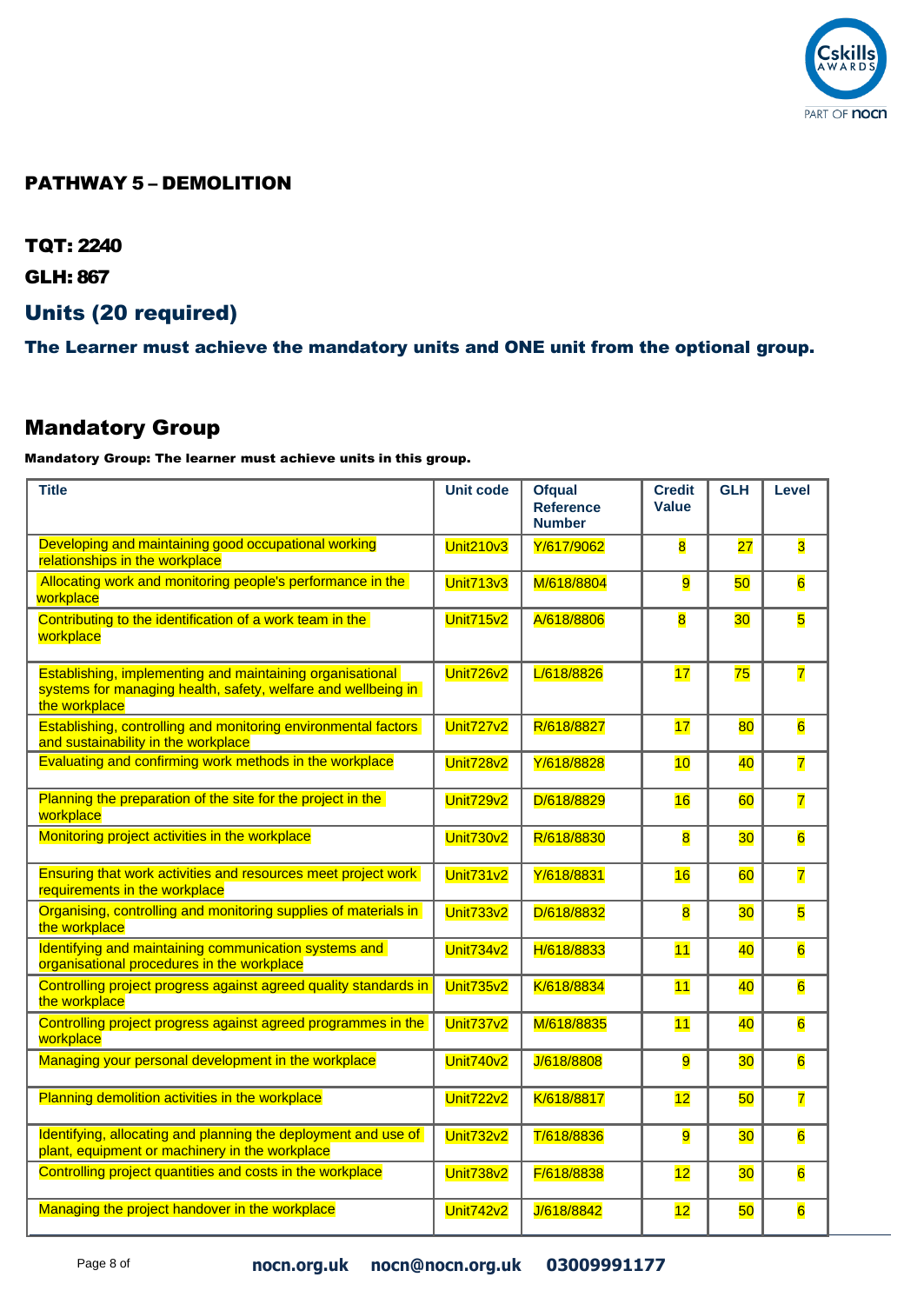

| <b>Managing the installation, maintenance, monitoring</b><br>removal of temporary works in the workplace |  | 18/884 |  |  |  |
|----------------------------------------------------------------------------------------------------------|--|--------|--|--|--|
|----------------------------------------------------------------------------------------------------------|--|--------|--|--|--|

Optional Group: The learner must achieve a minimum of ONE unit in this group.

| <b>Title</b>                                                                                            | Unit code        | Ofqual<br>Reference<br><b>Number</b> | <b>Credit</b><br>Value  | <b>GLH</b> | Level           |
|---------------------------------------------------------------------------------------------------------|------------------|--------------------------------------|-------------------------|------------|-----------------|
| <b>Enabling learning opportunities in the workplace</b>                                                 | <b>Unit714v3</b> | T/618/8805                           | 11                      | 60         | 5               |
| Providing customer services in the construction workplace                                               | <b>Unit719v2</b> | D/618/8815                           | 9                       | 50         | $\overline{6}$  |
| Planning activities to traditional and heritage buildings and<br>structures in the workplace            | <b>Unit720v3</b> | M/618/8818                           | 16                      | 60         | $6\overline{6}$ |
| Establishing dimensional control criteria in the workplace                                              | <b>Unit736v2</b> | A/618/8837                           | 10                      | 30         | $\overline{6}$  |
| Evaluating feedback and making recommendations in the<br>workplace                                      | <b>Unit739v2</b> | J/618/8839                           | $\overline{\mathbf{8}}$ | 35         | $\overline{6}$  |
| Planning and scheduling the maintenance activities of property,<br>services or systems in the workplace | <b>Unit741v2</b> | F/618/8841                           | 15                      | 50         | $\overline{6}$  |
| Planning the installation of retrofit works in the workplace                                            | Unit756          | R/650/0011                           | 16                      | 70         | $6\overline{6}$ |
| Managing installation, commissioning and handover of retrofit<br>works in the workplace                 | Unit757          | Y/650/0013                           | 16                      | 70         | $6\overline{6}$ |

### PATHWAY 6 – TUNNELLING (NEW)

#### TQT: 2280

GLH: 887

## Units (20 required)

The Learner must achieve the mandatory units and ONE unit from the optional group.

#### Mandatory Group

| <b>Title</b>                                                                                                                                       | <b>Unit code</b> | <b>Ofqual</b><br><b>Reference</b><br><b>Number</b> | <b>Credit</b><br><b>Value</b> | <b>GLH</b> | Level           |
|----------------------------------------------------------------------------------------------------------------------------------------------------|------------------|----------------------------------------------------|-------------------------------|------------|-----------------|
| Developing and maintaining good occupational working<br>relationships in the workplace                                                             | <b>Unit210v3</b> | Y/617/9062                                         | 8                             | 27         | 3               |
| Allocating work and monitoring people's performance in the<br>workplace                                                                            | <b>Unit713v3</b> | M/618/8804                                         | 9                             | 50         | $\overline{6}$  |
| Contributing to the identification of a work team in the<br>workplace                                                                              | <b>Unit715v2</b> | A/618/8806                                         | 8                             | 30         | 5               |
| <b>Establishing, implementing and maintaining organisational</b><br>systems for managing health, safety, welfare and wellbeing in<br>the workplace | <b>Unit726v2</b> | L/618/8826                                         | 17                            | 75         | $\overline{7}$  |
| <b>Establishing, controlling and monitoring environmental factors</b><br>and sustainability in the workplace                                       | <b>Unit727v2</b> | R/618/8827                                         | 17                            | 80         | $6\overline{6}$ |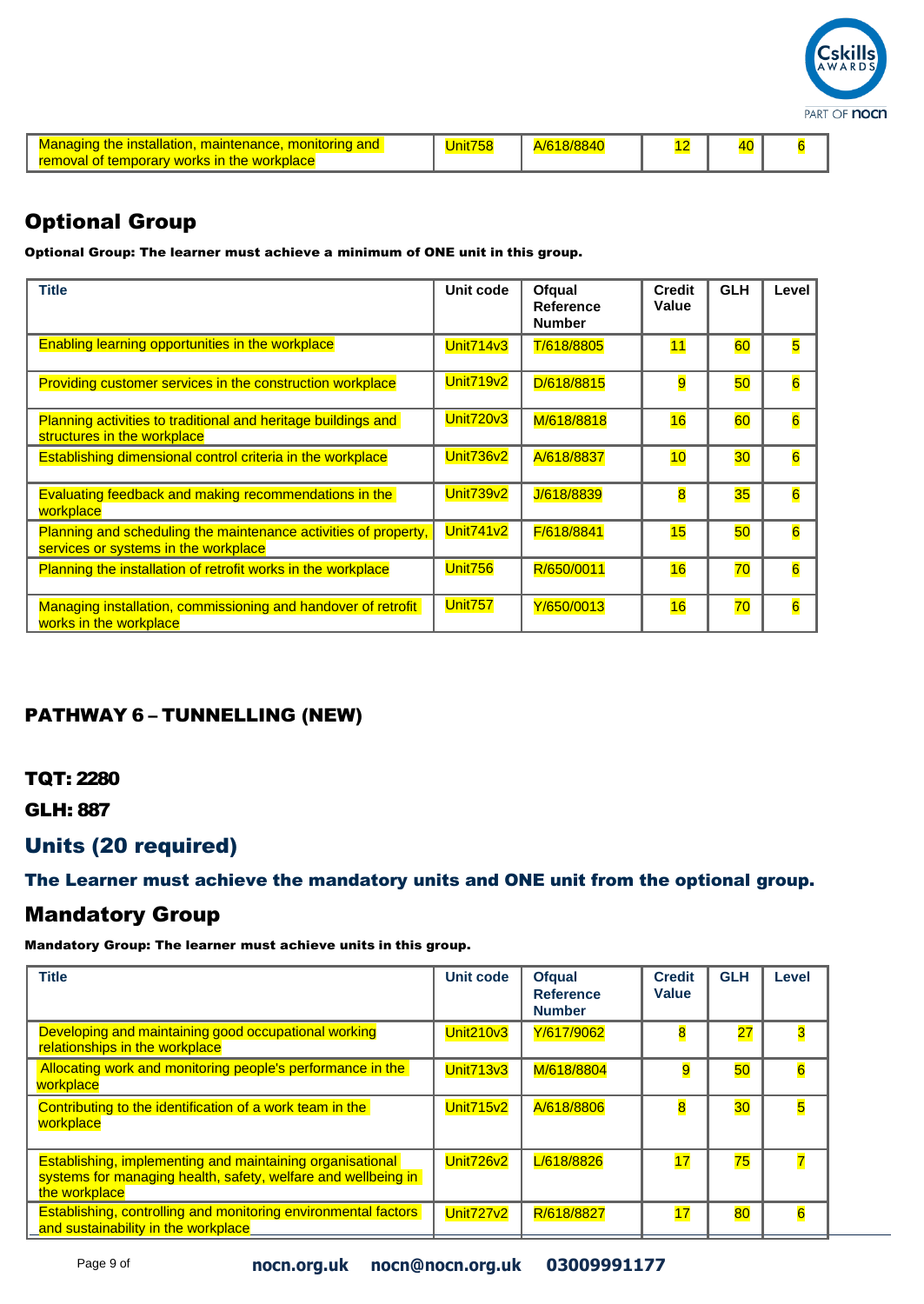

| Evaluating and confirming work methods in the workplace                                               | Unit728v2        | Y/618/8828 | 10                      | 40 | 7                       |
|-------------------------------------------------------------------------------------------------------|------------------|------------|-------------------------|----|-------------------------|
| Planning the preparation of the site for the project in the<br>workplace                              | <b>Unit729v2</b> | D/618/8829 | 16                      | 60 | 7                       |
| Monitoring project activities in the workplace                                                        | Unit730v2        | R/618/8830 | $\overline{\mathbf{8}}$ | 30 | $\overline{6}$          |
| Ensuring that work activities and resources meet project work<br>requirements in the workplace        | <b>Unit731v2</b> | Y/618/8831 | 16                      | 60 | $\overline{\mathbf{7}}$ |
| Organising, controlling and monitoring supplies of materials in<br>the workplace                      | <b>Unit733v2</b> | D/618/8832 | $\overline{\mathbf{8}}$ | 30 | 5                       |
| Identifying and maintaining communication systems and<br>organisational procedures in the workplace   | <b>Unit734v2</b> | H/618/8833 | 11                      | 40 | $6\overline{6}$         |
| Controlling project progress against agreed quality standards in<br>the workplace                     | <b>Unit735v2</b> | K/618/8834 | 11                      | 40 | $6\overline{6}$         |
| Controlling project progress against agreed programmes in the<br>workplace                            | <b>Unit737v2</b> | M/618/8835 | 11                      | 40 | $\overline{6}$          |
| Managing your personal development in the workplace                                                   | <b>Unit740v2</b> | J/618/8808 | $\overline{9}$          | 30 | $\overline{6}$          |
| Establishing dimensional control criteria in the workplace                                            | Unit736v2        | A/618/8837 | 10                      | 30 | $6\overline{6}$         |
| Controlling project quantities and costs in the workplace                                             | <b>Unit738v2</b> | F/618/8838 | 12                      | 30 | $6\overline{6}$         |
| Managing the project handover in the workplace                                                        | <b>Unit742v2</b> | J/618/8842 | 12                      | 50 | $6\overline{6}$         |
| <b>Planning Tunnelling Activities in the Workplace</b>                                                | <b>Unit743v2</b> | L/618/8843 | 15                      | 70 | $6\overline{6}$         |
| Managing the installation, maintenance, monitoring and<br>removal of temporary works in the workplace | <b>Unit758</b>   | A/618/8840 | 12                      | 40 | $6\overline{6}$         |

Optional Group: The learner must achieve a minimum of ONE unit in this group.

| <b>Title</b>                                                                                                     | Unit code        | Ofqual<br><b>Reference</b><br><b>Number</b> | <b>Credit</b><br>Value | <b>GLH</b> | Level           |
|------------------------------------------------------------------------------------------------------------------|------------------|---------------------------------------------|------------------------|------------|-----------------|
| <b>Enabling learning opportunities in the workplace</b>                                                          | <b>Unit714v3</b> | T/618/8805                                  | 11                     | 60         | 5               |
| Providing customer services in the construction workplace                                                        | <b>Unit719v2</b> | D/618/8815                                  | 9                      | 50         | $6\overline{6}$ |
| Supervising tunnelling activities in the workplace                                                               | <b>Unit724v2</b> | K/618/8820                                  | 15                     | 70         | $6\overline{6}$ |
| Identifying, allocating and planning the deployment and use of<br>plant, equipment or machinery in the workplace | <b>Unit732v2</b> | T/618/8836                                  | 9                      | 30         | $6\overline{6}$ |
| Evaluating feedback and making recommendations in the<br>workplace                                               | <b>Unit739v2</b> | J/618/8839                                  | 8                      | 35         | $\overline{6}$  |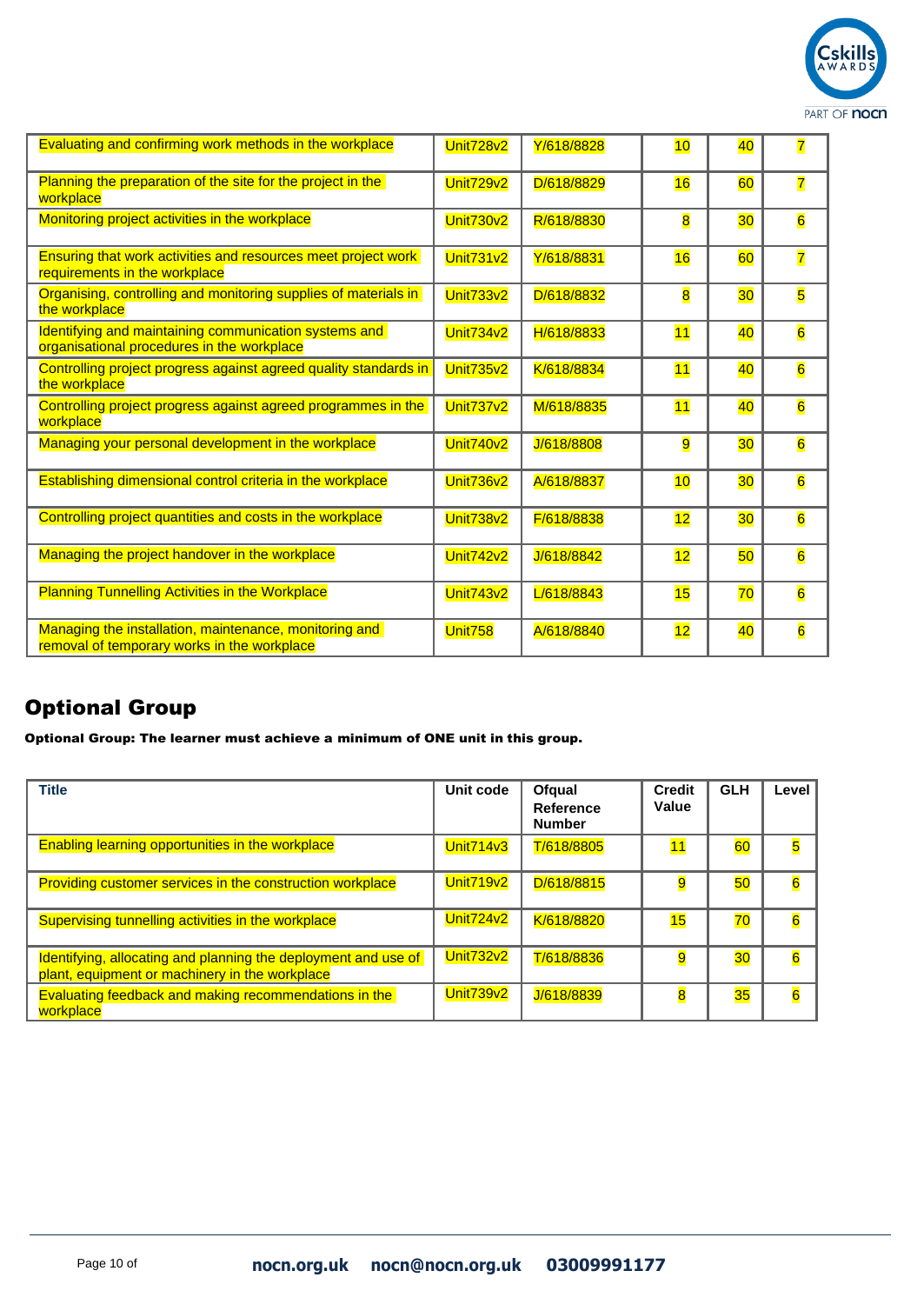

## PATHWAY 7 – RETROFIT (NEW)

TQT: 2300

GLH: 917

### Units (20 required)

The Learner must achieve the mandatory units and TWO units from the optional group.

## Mandatory Group

| <b>Title</b>                                                                                                                                | <b>Unit code</b> | <b>Ofqual</b><br><b>Reference</b><br><b>Number</b> | <b>Credit</b><br><b>Value</b> | <b>GLH</b>      | Level                   |
|---------------------------------------------------------------------------------------------------------------------------------------------|------------------|----------------------------------------------------|-------------------------------|-----------------|-------------------------|
| Developing and maintaining good occupational working<br>relationships in the workplace                                                      | <b>Unit210v3</b> | Y/617/9062                                         | $\overline{\mathbf{8}}$       | $\overline{27}$ | $\overline{\mathbf{3}}$ |
| Allocating work and monitoring people's performance in the<br>workplace                                                                     | <b>Unit713v3</b> | M/618/8804                                         | 9                             | 50              | $\overline{6}$          |
| Contributing to the identification of a work team in the<br>workplace                                                                       | <b>Unit715v2</b> | A/618/8806                                         | $\overline{8}$                | 30              | 5                       |
| Establishing, implementing and maintaining organisational<br>systems for managing health, safety, welfare and wellbeing in<br>the workplace | Unit726v2        | L/618/8826                                         | 17                            | 75              | $\overline{7}$          |
| Establishing, controlling and monitoring environmental factors<br>and sustainability in the workplace                                       | <b>Unit727v2</b> | R/618/8827                                         | 17                            | 80              | $\overline{6}$          |
| Evaluating and confirming work methods in the workplace                                                                                     | Unit728v2        | Y/618/8828                                         | 10                            | 40              | $\overline{\mathbf{7}}$ |
| Planning the preparation of the site for the project in the<br>workplace                                                                    | Unit729v2        | D/618/8829                                         | 16                            | 60              | $\overline{\mathbf{7}}$ |
| Monitoring project activities in the workplace                                                                                              | <b>Unit730v2</b> | R/618/8830                                         | $\overline{\mathbf{8}}$       | 30              | 6                       |
| <b>Ensuring that work activities and resources meet project work</b><br>requirements in the workplace                                       | <b>Unit731v2</b> | Y/618/8831                                         | 16                            | 60              | 7                       |
| Organising, controlling and monitoring supplies of materials in<br>the workplace                                                            | <b>Unit733v2</b> | D/618/8832                                         | $\overline{\mathbf{8}}$       | 30              | 5                       |
| Identifying and maintaining communication systems and<br>organisational procedures in the workplace                                         | <b>Unit734v2</b> | H/618/8833                                         | 11                            | 40              | $\overline{6}$          |
| Controlling project progress against agreed quality standards in<br>the workplace                                                           | <b>Unit735v2</b> | K/618/8834                                         | 11                            | 40              | $\overline{\mathbf{6}}$ |
| Controlling project progress against agreed programmes in the<br>workplace                                                                  | <b>Unit737v2</b> | M/618/8835                                         | 11                            | 40              | $\overline{6}$          |
| Managing your personal development in the workplace                                                                                         | Unit740v2        | J/618/8808                                         | 9                             | 30              | $\overline{6}$          |
| Establishing dimensional control criteria in the workplace                                                                                  | <b>Unit736v2</b> | A/618/8837                                         | 10                            | 30              | 6                       |
| Controlling project quantities and costs in the workplace                                                                                   | Unit738v2        | F/618/8838                                         | 12                            | 30              | $\overline{\mathbf{6}}$ |
| Planning the installation of retrofit works in the workplace                                                                                | Unit756          | R/650/0011                                         | 16                            | $\overline{70}$ | $\overline{6}$          |